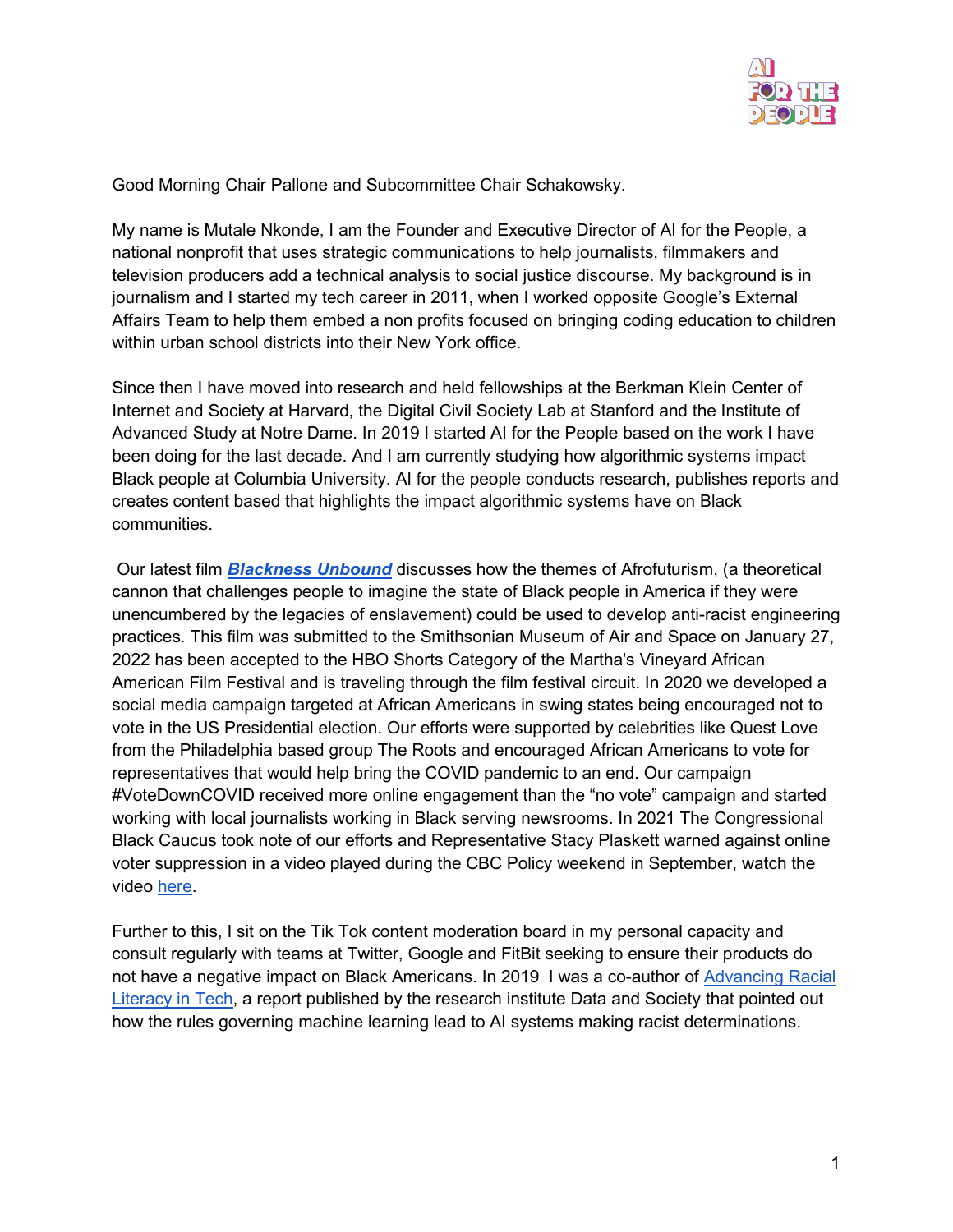

Machine learning protocols rely on the use of historical data to predict what will happen in the present. The predictions made by these algorithmic actors then create a feedback loop that changes the course of society. For example, social media platforms use recommendation algorithms to predict the type of content we will retweet, share or comment on, a process referred to as engagement. The fact advertisers can use social media recommendation algorithms to reach their target audience makes them an extension of the market square. This is resulting in social platforms being used to spread divisive and racist content by bad actors who use targeted advertising to recruit people who engage in this type of content.

For example the website [Open Sea c](https://www.vice.com/en/article/5dgw9a/racist-meta-slave-nft-project-rebrands-after-being-called-racist)ame under fire in February 2022, when Twitter users noticed it was promoting the sale of Black people on its NFT site. NFT's are non fungible tokens, which are units of data stored on a blockchain, that can be sold and traded. These Black NFT's were called **Metasalves** and part of a group of 1865 NFTs offered to the site's users. The number 1865 is a reference to the 13th amendment that was passed that year to abolish slavery. And Open Seas's refusal to take this down, but instead add Asian and other non white avatars to the lot speaks to the underlying racist sentiment of people who buy these tokens. This is just one egregious example of how algorithmic actors can be used to promote division among the American people, and while a meta slave has no utility it works to divide Americans against each other on the basis of race. A tactic of Special Counsel [Robert Mueller](https://www.nytimes.com/2018/12/17/us/politics/russia-2016-influence-campaign.html) uncovered during his investigation of the Russian Internet Agency during the 2020 election. This is a form of voter suppression, facilitated by algorithmic advertising.

This use of algorithmic actors to undermine the rights of people from protected classes goes beyond social media and includes but is not limited to facial recognition that is being discussed during this hearing. I am happy to discuss facial recognition in more depth during questioning, but for the interests of time will continue in this vein. The harm algorithmic actors have on all members of the protected classes is why we need the passage of the Algorithmic Accountability Act. Not only does it create an agency of the FTC who can protect the rights of online consumers but it raises the larger question of whether we are users or consumers of algorithmically driven systems as they are used in every element of public life.